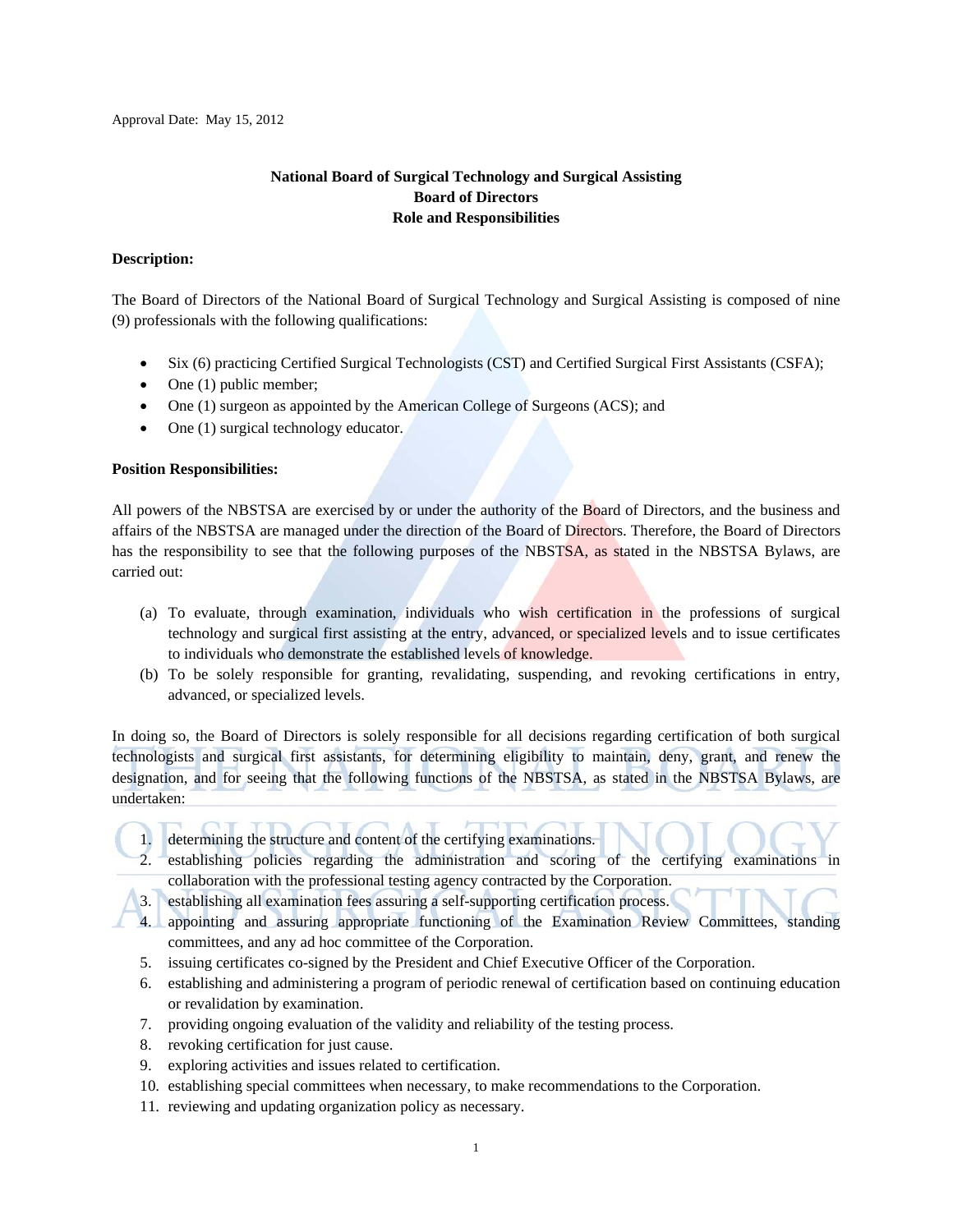- 12. granting, revalidating, and revoking approval of programmatic accreditation organizations in accordance with Corporation policy.
- 13. conducting its activities in such a manner as to reasonably guarantee financial independence and solvency.

Members of the Board of Directors are responsible for attending meetings of the NBSTSA Board of Directors per Corporation policy and for attending NBSTSA orientation and governance workshops.

#### **Position Limitations.**

Directors must agree:

- 1. to abide by the Bylaws, Code of Conduct, Policies, and Procedures of the Corporation.
- 2. that during the term on the Board and for two years following that term, they may not author, co-author, edit, contribute to or otherwise be involved in the publication of materials that directly relate to the content of the CST or CSFA certifying examinations.
- 3. that during their term on the Board and for two years following, will not conduct workshops or seminars for the purpose of preparation for the CST or CSFA certifying examinations.
- 4. to protect the confidentiality of the CST and CSFA certifying examinations and the item data bank.
- 5. to resign any elected or appointed positions they may hold in any certification, professional, or accreditation organization related to Surgical Technology or Surgical First Assisting practice in order to serve on the NBSTSA (not including State Assembly participation).
- 6. to resign from the NBSTSA Board of Directors in the event of seeking employment with the NBSTSA.
- 7. that they will not be able to take the CST or CSFA examination while serving on the NBSTSA Board of Directors, or for two years following, in order to become certified, renew certification or achieve certification currency. (appointees from the profession to the Board of Directors of the NBSTSA must maintain certification currency to be eligible to serve).

Appointment to the NBSTSA Board of Directors consists of a three year term, with the opportunity for reappointment to one additional full three year term.

Directors are obligated to maintain the confidentiality of all NBSTSA confidential information and to treat all organizational matters and information specific to the business of the NBSTSA with proper care and discretion. **Unauthorized disclosure or use of information, whether provided verbally or in writing, is considered a serious breach of care and can result in disciplinary action and possible discharge from a Director's position.**

It is the policy of the NBSTSA that Board of Directors attend all meetings (whether in person or by conference call) as defined by the NBSTSA Bylaws. Any Board member who is unable to attend a meeting must notify the NBSTSA CEO as soon as possible before the stated time of the meeting. The Board has two regularly scheduled meetings per year. All travel arrangements are coordinated through NBSTSA staff. Airfare, hotel (room and tax), and a per diem is expensed to the Board members in advance by the NBSTSA.  $\sim$  $\mathbf{1}$ **ALCOHOL:** 

Officers of the NBSTSA shall be elected by the Board of Directors at the annual fall meeting of the Board. The term of an officer is for one year, with the possibility of a subsequent second term if elected.

#### **President responsibilities include (but are not limited to):**

- 1. contributing, reviewing and approving each Board of Directors meeting agenda.
- 2. appointing members of the Board of Directors to NBSTSA committees.
- 3. providing a President's report for each Board of Directors meeting.
- 4. providing a House of Delegates report for the annual AST National Conference.